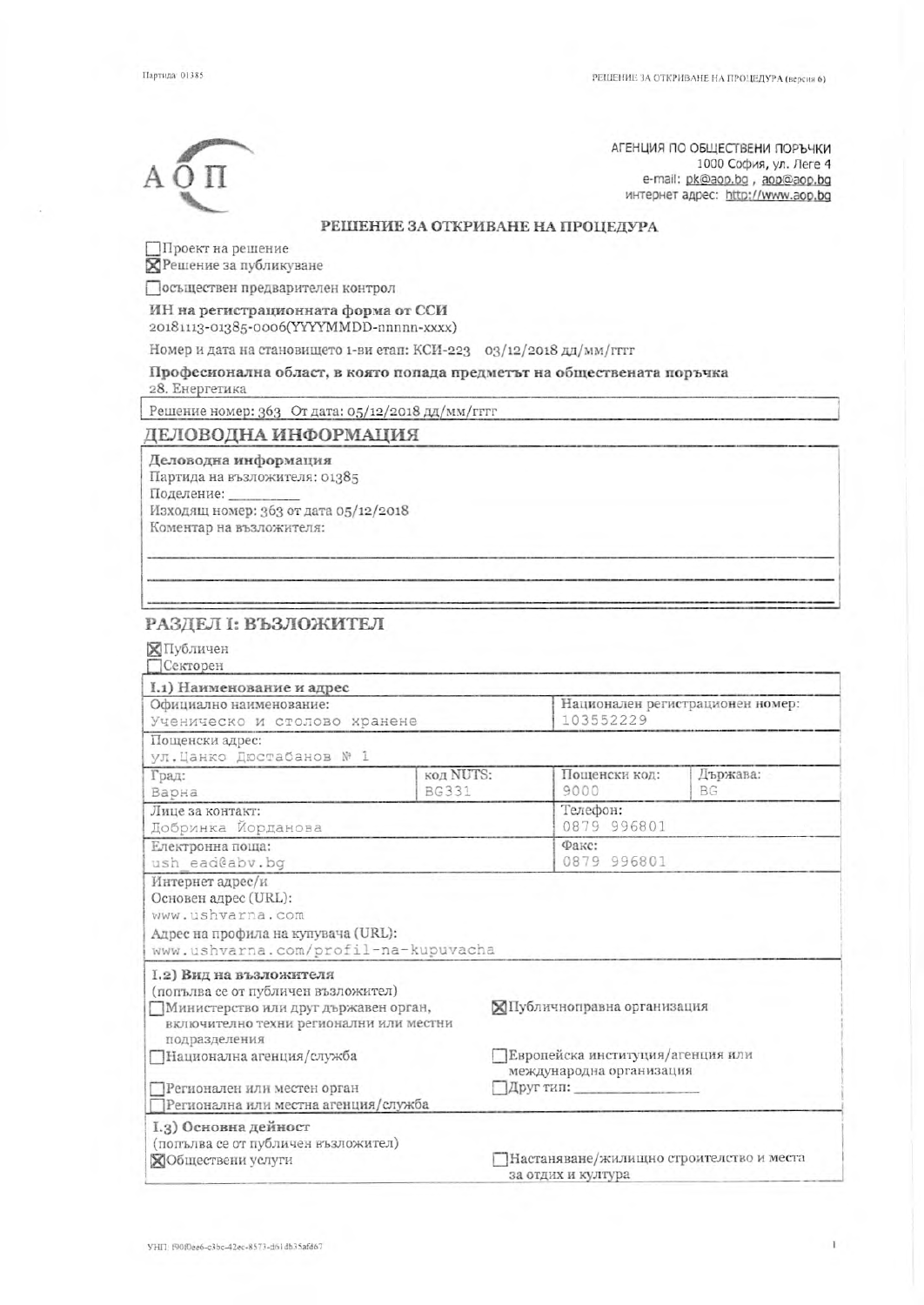| Отбрана                                                                                  | Социална закрила                                    |
|------------------------------------------------------------------------------------------|-----------------------------------------------------|
| Обществен ред и сигурност<br>Околна среда                                                | Отдих, култура и вероизповедание<br>Образование     |
| Икономически и финансови дейности                                                        | Друга дейност:                                      |
| Здравеопазване                                                                           |                                                     |
| I.4) Основна дейност                                                                     |                                                     |
| (попълва се от секторен възложител)                                                      |                                                     |
| Газ и топлинна енергия                                                                   | Пощенски услуги                                     |
| Електроенергия<br>Водоснабдяване                                                         | Експлоатация на географска област<br>Друга дейност: |
| Транспортни услуги                                                                       |                                                     |
| РАЗДЕЛ II: ОТКРИВАНЕ                                                                     |                                                     |
| Откривам процедура                                                                       |                                                     |
| Хза възлагане на обществена поръчка                                                      |                                                     |
| за сключване на рамково споразумение                                                     |                                                     |
| за създаване на динамична система за покупки                                             |                                                     |
| конкурс за проект                                                                        |                                                     |
| Създавам квалификационна система                                                         |                                                     |
| Поръчката е в областите отбрана и сигурност                                              | Да□неХ                                              |
| II.1) Вид на процедурата                                                                 |                                                     |
| (попълва се от публичен възложител)<br><b>ХОткрита</b> процедура                         |                                                     |
| Ограничена процедура                                                                     |                                                     |
| Състезателна процедура с договаряне                                                      |                                                     |
| Състезателен диалог                                                                      |                                                     |
| Партньорство за иновации                                                                 |                                                     |
| Договаряне без предварително обявяване<br>Конкурс за проект                              |                                                     |
| Публично състезание                                                                      |                                                     |
| Пряко договаряне                                                                         |                                                     |
| (попълва се от секторен възложител)                                                      |                                                     |
| Открита процедура                                                                        |                                                     |
| Ограничена процедура                                                                     |                                                     |
| Договаряне с предварителна покана за участие<br>Състезателен диалог                      |                                                     |
| Партньорство за иновации                                                                 |                                                     |
| Договаряне без предварителна покана за участие                                           |                                                     |
| Конкурс за проект                                                                        |                                                     |
| Публично състезание                                                                      |                                                     |
| Пряко договаряне<br>(за възлагане на обществена поръчка в областите отбрана и сигурност) |                                                     |
| ПОграничена процедура                                                                    |                                                     |
| ПДоговаряне с публикуване на обявление за поръчка                                        |                                                     |
| Състезателен диалог                                                                      |                                                     |
| Договяряне без публикуване на обявление за поръчка                                       |                                                     |
| РАЗДЕЛ III: ПРАВНО ОСНОВАНИЕ                                                             |                                                     |
| (попълва се от публичен възложител)<br>⊠Чл. 73, ал. 1 от ЗОП                             |                                                     |
| Чл. 73, ал. 2, т. 1, б. [] от ЗОП                                                        |                                                     |
| Чл. 73, ал. 2, т. 2 от ЗОП                                                               |                                                     |
| Чл. 18, ал. 1, т. 7 във вр. с ал. 6 от ЗОП                                               |                                                     |
| Чл. 79, ал. 1, т. [] от ЗОП                                                              |                                                     |
| Чл. 18, ал. 1, т. 11 във вр. с ал. 8 от ЗОП<br>Чл. 18, ал. 1, т. 12 от ЗОП               |                                                     |
| Чл. 182, ал. 1 във вр. с чл. 79, ал. 1, т. [] от ЗОП                                     |                                                     |
| Чл. 182, ал. 1, т. [] от ЗОП                                                             |                                                     |
| (попълва се от секторен възложител)                                                      |                                                     |
| Чл. 132 от ЗОП<br>Чл. 18, ал. 1, т. 7 във вр. с ал. 6 от ЗОП                             |                                                     |
|                                                                                          |                                                     |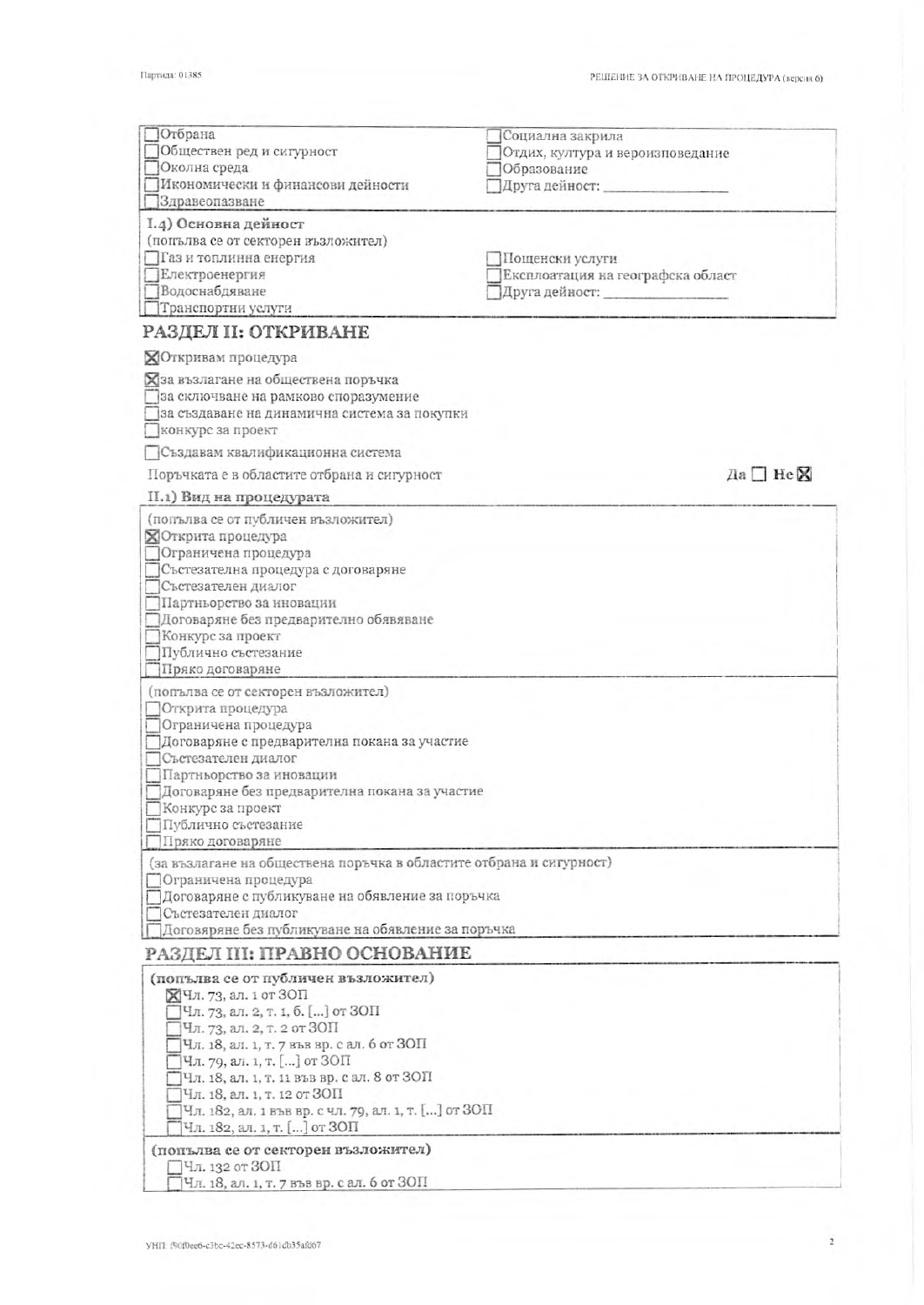$\overline{\mathbf{3}}$ 

| Естеството на доставките по настоящата процедура не позволява<br>разделянето на обособени позиции.<br>IV.7) Прогнозна стойност на поръчката<br>300000.00<br>Валута:<br>Стойност, без да се включва ДДС:<br>IV.8) Предметът на поръчката се възлага с няколко отделни процедури: | <b>BGN</b><br>$\exists$ He $\boxtimes$<br>Дa |
|---------------------------------------------------------------------------------------------------------------------------------------------------------------------------------------------------------------------------------------------------------------------------------|----------------------------------------------|
|                                                                                                                                                                                                                                                                                 |                                              |
| IV.6) Разделяне на обособени позиции<br>Настоящата поръчка е разделена на обособени позиции<br>Мотиви за невъзможността за разделяне на поръчката на обособени позиции (когато е приложимо):                                                                                    | Да $\Box$ Не $\boxtimes$                     |
|                                                                                                                                                                                                                                                                                 |                                              |
|                                                                                                                                                                                                                                                                                 |                                              |
| Обществената поръчка е във връзка с проект и/или програма, финансиран/а със<br>средства от европейските фондове и програми<br>Идентификация на проекта:                                                                                                                         | Да□ Не⊠                                      |
| договорни условия)<br>IV.5) Информация относно средства от Европейския съюз                                                                                                                                                                                                     |                                              |
| изискванията при изпълнение на договора (клаузи в проекта на общи                                                                                                                                                                                                               | (брой)                                       |
| показателите за оценка на офертите                                                                                                                                                                                                                                              | (брой)                                       |
| критериите за подбор                                                                                                                                                                                                                                                            | (брой)                                       |
| брой)<br>техническата спецификация                                                                                                                                                                                                                                              | (брой)                                       |
| IV.4) Обществената поръчка съдържа изисквания, свързани с опазване<br>на околната среда<br>Критериите, свързани с опазване на околната среда присъстват в: (моля, посочете                                                                                                      | Да□Не⊠                                       |
| считано от датата на регистрация на първия регистриран трафик.                                                                                                                                                                                                                  |                                              |
| Срок за изпълнение на обществената поръчка - 12 (дванадесет) месеца,                                                                                                                                                                                                            |                                              |
| Република България.                                                                                                                                                                                                                                                             |                                              |
| активна електрическа енергия за срока на договора е до 1 600,00<br>МВтч. Място за изпълнение на поръчката - Електроенергийната система на                                                                                                                                       |                                              |
| балансираща група. Общото прогнозно количество за доставка на нетна                                                                                                                                                                                                             |                                              |
| електрическа енергия и осъществяване задълженията на координатор на                                                                                                                                                                                                             |                                              |
| Когато основният предмет съдържа допълнителни предмети, те трябва да бъдат описани тук.<br>Предметът на обществената поръчка е доставка на нетна активна                                                                                                                        |                                              |
| работи, доставки или услуги или указване на потребности и изисквания)                                                                                                                                                                                                           |                                              |
| IV.3) Описание на предмета на поръчката (естество и количество на строителни                                                                                                                                                                                                    |                                              |
| ХДоставки<br>Услуги                                                                                                                                                                                                                                                             |                                              |
| Строителство                                                                                                                                                                                                                                                                    |                                              |
| IV.2) Обект на поръчката                                                                                                                                                                                                                                                        |                                              |
| балансираща група за "Ученическо и столово хранене" ЕАД, гр. Варна"                                                                                                                                                                                                             |                                              |
| "Доставка на нетна електрическа енергия и избор на координатор на                                                                                                                                                                                                               |                                              |
| IV.1) Наименование                                                                                                                                                                                                                                                              |                                              |
| РАЗДЕЛ IV: ПОРЪЧКА                                                                                                                                                                                                                                                              |                                              |
| Чл. 163, ал. 1 от ЗОП<br>Чл. 164, ал. 1, т. [] от ЗОП                                                                                                                                                                                                                           |                                              |
| Чл. 160 от ЗОП                                                                                                                                                                                                                                                                  |                                              |
| (попълва се при възлагане на обществени поръчки в областите отбрана и сигурност)                                                                                                                                                                                                |                                              |
| Чл. 142, ал. 4 във вр. с чл. 142, ал. 1 и чл. 141, ал. 1 от ЗОП                                                                                                                                                                                                                 |                                              |
| Чл. 182, ал. 1 във вр. с чл. 79, ал. 1, т. [] от ЗОП<br>Чл. 141, ал. 1 от ЗОП                                                                                                                                                                                                   |                                              |
| Чл. 182, ал. 1, т. [] от ЗОП                                                                                                                                                                                                                                                    |                                              |
|                                                                                                                                                                                                                                                                                 |                                              |
| Чл. 18, ал. 1, т. 11 във вр. с ал. 8 от ЗОП<br>Чл. 18, ал. 1, т. 12 от ЗОП                                                                                                                                                                                                      |                                              |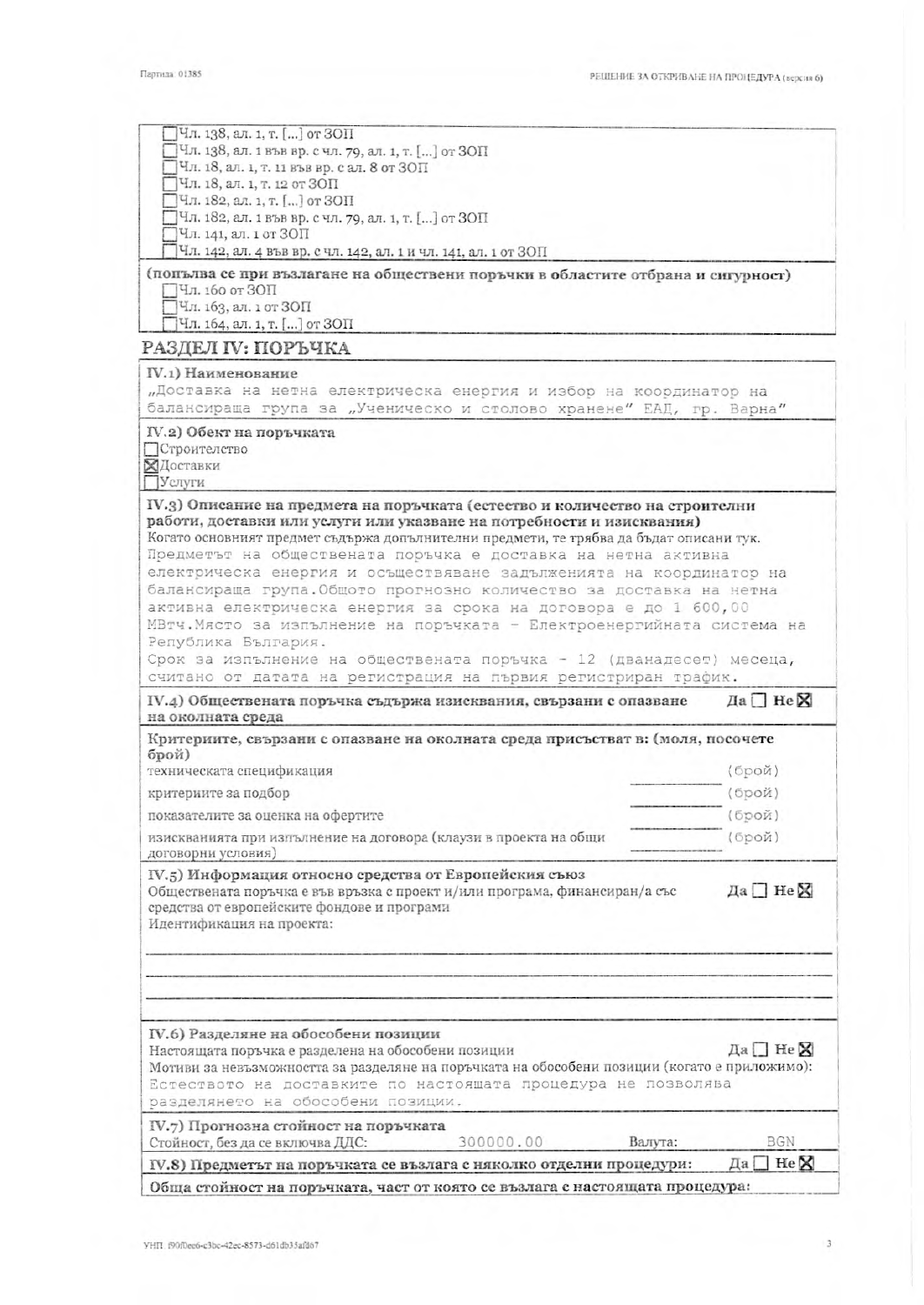| Стойност, без да се включва ДДС:                                                                                                                                                                                                                                                                                                                                                                                          |                       | Валута:                          | <b>BGN</b> |
|---------------------------------------------------------------------------------------------------------------------------------------------------------------------------------------------------------------------------------------------------------------------------------------------------------------------------------------------------------------------------------------------------------------------------|-----------------------|----------------------------------|------------|
| Списък на останалите процедури с кратко описание на техния предмет:                                                                                                                                                                                                                                                                                                                                                       |                       |                                  |            |
|                                                                                                                                                                                                                                                                                                                                                                                                                           |                       |                                  |            |
|                                                                                                                                                                                                                                                                                                                                                                                                                           |                       |                                  |            |
|                                                                                                                                                                                                                                                                                                                                                                                                                           |                       |                                  |            |
|                                                                                                                                                                                                                                                                                                                                                                                                                           |                       |                                  |            |
| РАЗДЕЛ V: МОТИВИ                                                                                                                                                                                                                                                                                                                                                                                                          |                       |                                  |            |
| V.1) Мотиви за избора на процедура (когато е приложимо)<br>(Кратко описание на фактическите обстоятелства, които обуславят избора на съответната<br>процедура)                                                                                                                                                                                                                                                            |                       |                                  |            |
|                                                                                                                                                                                                                                                                                                                                                                                                                           |                       |                                  |            |
| V.2) Лица, до които се изпраща поканата за участие в процедура на договаряне без<br>предварително обявление, договаряне без предварителна покана за участие,<br>договаряне без публикуване на обявление за поръчка, пряко договаряне (когато е<br>приложимо)                                                                                                                                                              |                       |                                  |            |
|                                                                                                                                                                                                                                                                                                                                                                                                                           |                       |                                  |            |
| V.3) Настоящата процедура е свързана с предходна процедура за възлагане на<br>обществена поръчка или конкурс за проект, която е (когато е приложимо):<br>открита с решение N <sup>2</sup> страта дд/мм/гггг                                                                                                                                                                                                               |                       |                                  |            |
| $(nnnnn-yyyy-xxxx)$                                                                                                                                                                                                                                                                                                                                                                                                       |                       |                                  |            |
|                                                                                                                                                                                                                                                                                                                                                                                                                           |                       |                                  |            |
|                                                                                                                                                                                                                                                                                                                                                                                                                           |                       | Валута:                          | <b>BGN</b> |
|                                                                                                                                                                                                                                                                                                                                                                                                                           |                       |                                  |            |
|                                                                                                                                                                                                                                                                                                                                                                                                                           |                       |                                  |            |
|                                                                                                                                                                                                                                                                                                                                                                                                                           |                       |                                  |            |
|                                                                                                                                                                                                                                                                                                                                                                                                                           |                       |                                  |            |
|                                                                                                                                                                                                                                                                                                                                                                                                                           |                       |                                  |            |
| публикувана в Регистъра на обществените поръчки под уникален №<br>V.4) Допълнителната доставка/повторната услуга или строителство е (когато е<br>приложимо)<br>Стойност, без да се включва ДДС:<br>РАЗДЕЛ VI: ОДОБРЯВАМ<br>Хобявлението за оповестяване откриването на процедура<br>Ппоканата за участие<br>Хдокументацията<br>РАЗДЕЛ VII: ДОПЪЛНИТЕЛНА ИНФОРМАЦИЯ<br>VII.1) Допълнителна информация (когато е приложимо) |                       |                                  |            |
|                                                                                                                                                                                                                                                                                                                                                                                                                           |                       |                                  |            |
|                                                                                                                                                                                                                                                                                                                                                                                                                           |                       |                                  |            |
|                                                                                                                                                                                                                                                                                                                                                                                                                           |                       |                                  |            |
|                                                                                                                                                                                                                                                                                                                                                                                                                           |                       |                                  |            |
|                                                                                                                                                                                                                                                                                                                                                                                                                           |                       |                                  |            |
|                                                                                                                                                                                                                                                                                                                                                                                                                           |                       |                                  |            |
|                                                                                                                                                                                                                                                                                                                                                                                                                           | Пощенски код<br>1000  | Държава<br>Република<br>България |            |
|                                                                                                                                                                                                                                                                                                                                                                                                                           | Телефон<br>02 9884070 |                                  |            |
| VII.2) Орган, който отговаря за процедурите по обжалване<br>Официално наименование<br>Комисия за защита на конкуренцията<br>Национален идентификационен № (ЕИК)<br>Пощенски адрес<br>бул. Витоша № 18<br>Град<br>София<br>Адрес за електронна поща<br>cpcadmin@cpc.bg                                                                                                                                                     | Факс<br>02 9807315    |                                  |            |